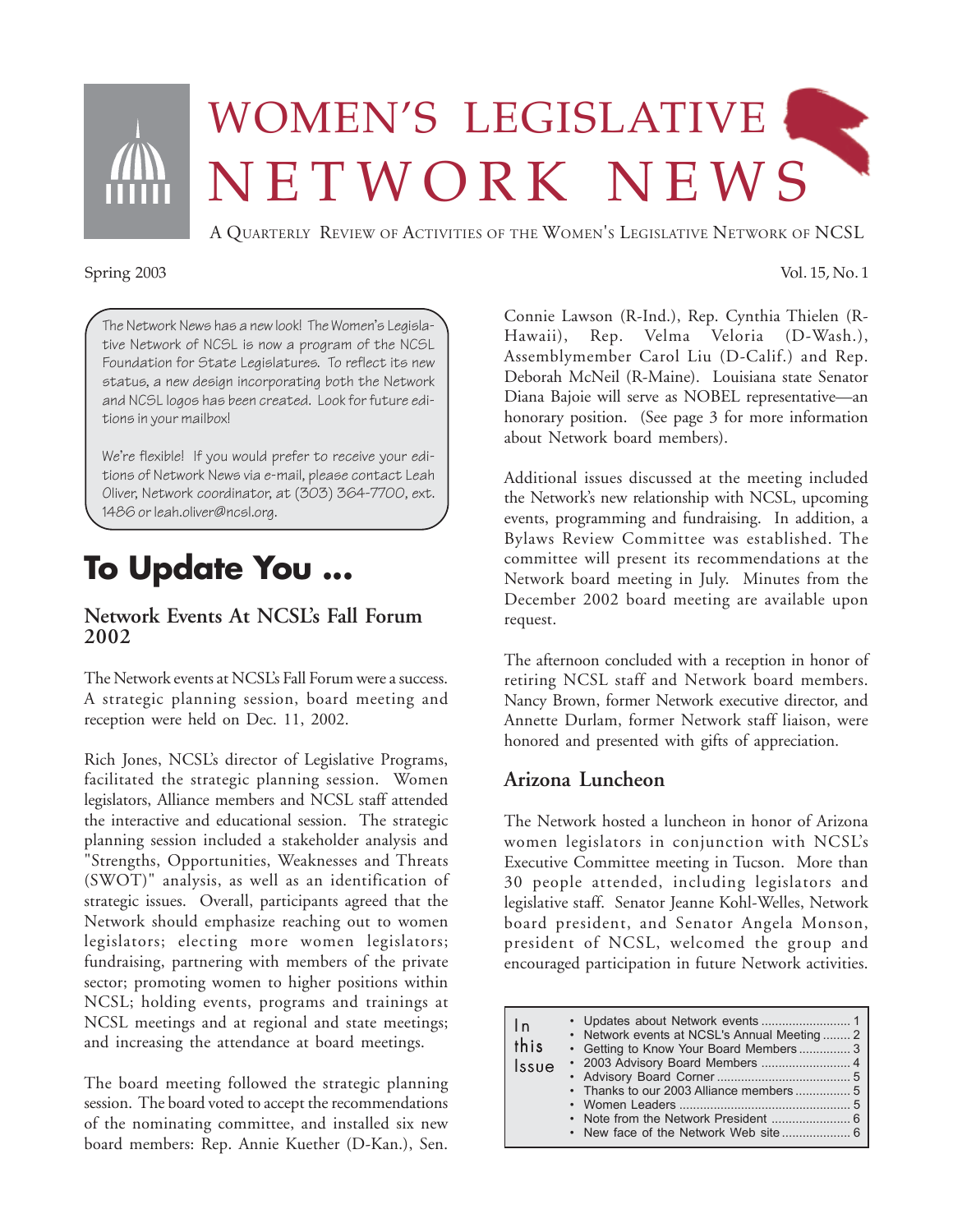Many thanks to the Equipment Leasing Association for sponsoring the event!



*At lunch with the Network at the NCSL Executive Committee Meeting in Tucson, Ariz.*

### **NCSL's Spring Forum**

The Network hosted an exciting program at NCSL's Spring Forum in Boston, Mass. On April 24, with two other NCSL programs, the Network cosponsored a session entitled "Hot Topics in Adolescent and School Health." The session focused on psychotropic medications at school, health and academic achievement, and obesity in adolescents.

In the afternoon, the Network cosponsored a luncheon with Women in Government. The luncheon and panel discussion featured ...



- The Honorable Jeanne Shaheen, a fellow at the Institute of Politics at Harvard University, who spoke on women in leadership. Ms. Shaheen is a former state senator and former governor of New Hampshire.
- The Honorable Myrna L. Bair, director of the Women's Leadership Development Program at the University of Delaware, who spoke on women leaders in state legislatures. Dr. Bair is a former state senator from Delaware and



past president of the Women's Legislative Network of NCSL.



The Honorable Liane Sorenson, Delaware state senator and vice president of the Women's Legislative Network of NCSL, who moderated the session.

#### **Network Events at NCSL's Annual Meeting**

*Mark your calendars!* Plans for Network events at NCSL's Annual Meeting are under way! This year, NCSL's Annual Meeting will be held



July 21-25 in San Francisco, Calif. Please join us for a substantive and stimulating week of activities. (See preliminary agenda below or go to http:// www.ncsl.org/programs/wln/networkagenda03.htm for up-to-date information.)

#### *Monday, July 21*

| 11:30 a.m.-1:00 p.m.                      | Luncheon event at the Marriott<br>(cosponsored by the Center for<br>Women Policy Studies, Center for<br>American Women in Politics, Center<br>for Policy Alternatives, NOBEL<br>Women and the Women Legislators'<br>Lobby/Women's Action for New<br>Directions)                                 |
|-------------------------------------------|-------------------------------------------------------------------------------------------------------------------------------------------------------------------------------------------------------------------------------------------------------------------------------------------------|
| $1:00$ p.m.-4:00 p.m.                     | <b>Network Executive Board Meeting</b><br>(all are welcome)                                                                                                                                                                                                                                     |
| 4:00 p.m.-5:00 p.m.                       | Network Advisory Board Meeting<br>(all are welcome)                                                                                                                                                                                                                                             |
| 6:00 p.m.                                 | <b>Board Dinner</b> (invitation only)                                                                                                                                                                                                                                                           |
| Tuesday, July 22<br>12:00 p.m.-1:15 p.m.  | Network<br><b>Business</b><br>Meeting<br>(luncheon event to include elections)                                                                                                                                                                                                                  |
| Wednesday, July 23<br>4:30 p.m.-6:00 p.m. | Madame Chair: The Changing Face<br>of Legislative Leadership (cosponsored<br>with NCSL's Legislative Effectiveness<br>and State Government Committee)                                                                                                                                           |
| Thursday, July 24                         |                                                                                                                                                                                                                                                                                                 |
| 7:30 a.m.-9:00 a.m.                       | Women In Politics: How Do U.S.<br>State Legislatures Stack Up<br>Internationally? (breakfast event<br>cosponsored by Coca-Cola Bottling<br>Company Consolidated, National<br>Soft Drink Association, Pepsi Cola<br>North America, The Coca-Cola<br>Company and NCSL's International<br>Program) |
| 4:00 p.m.-5:00 p.m.                       | The Price of People: Trafficking and<br>the Role of the State (cosponsored<br>with NCSL's Economic Development,<br>Trade and Cultural Affairs Committee)                                                                                                                                        |
| 5:00 p.m.-6:00 p.m.                       | Network Reception (sponsored by<br><b>Equipment Leasing Association</b> )                                                                                                                                                                                                                       |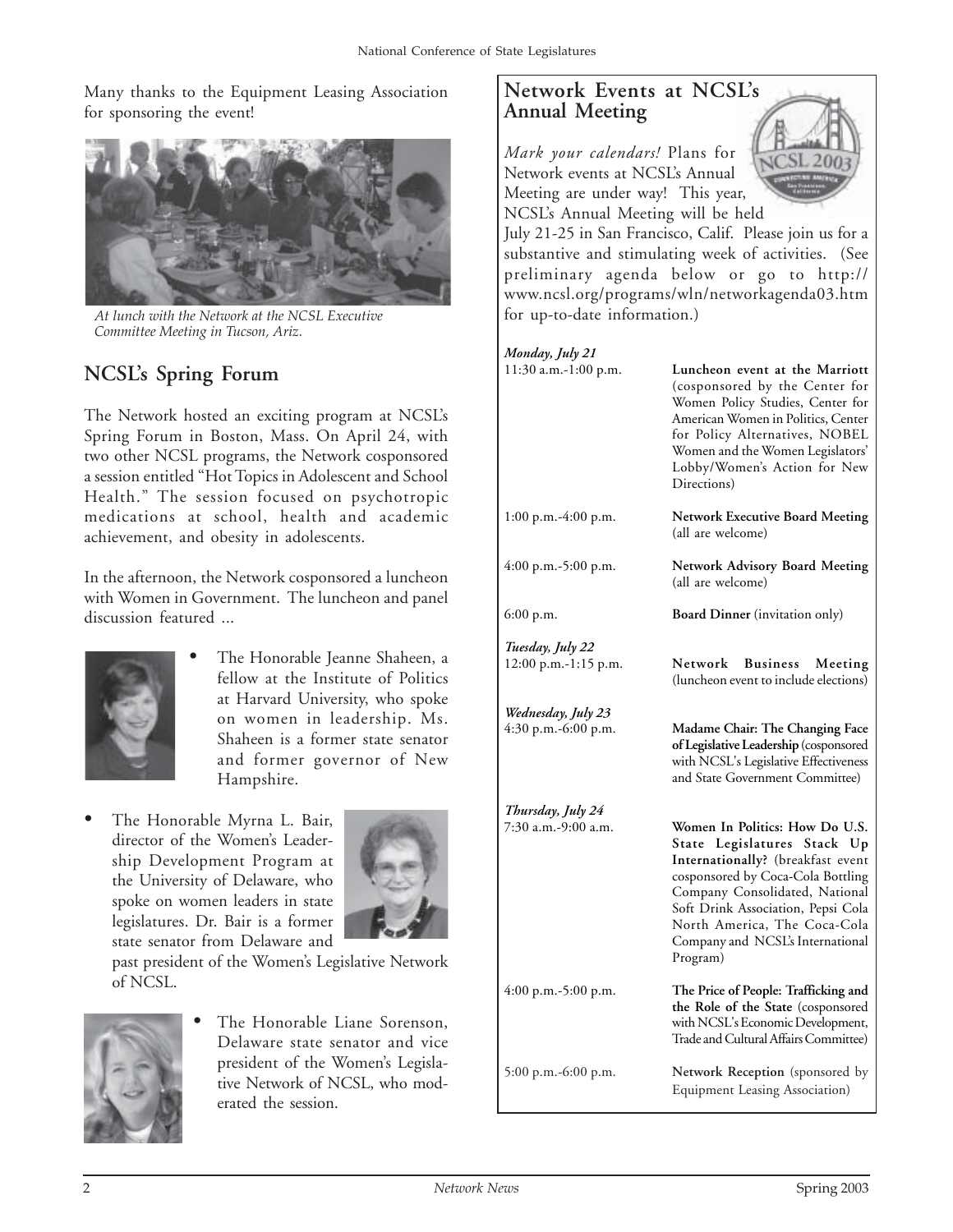### **Getting to Know Your Network Board Members**



**President Senator Jeanne Kohl-Welles (D) Washington**



**Vice-President Senator Liane Sorenson (R) Delaware**



**Past President Representative Barbara Marumoto (R) Hawaii**

#### **Eastern Regional Members**



**Senator Judith G. Freedman (R) Connecticut**

> **Delegate Carol Petzold (D) Maryland**



#### **Western Regional Members**

*Representative Cynthia Thielen (R) Hawaii*



**Midwestern Regional Members**



*Representative Annie Kuether (D) Kansas*

*Senator Connie Lawson (R) Indiana*



#### **At-Large Representatives**

*Assemblymember Carol Liu (D) California*

> *Representative Deborah McNeil (R) Maine*



**Southern Regional Members**



**Representative Kathy Ashe (D) Georgia**

> **Senator Evelyn Lynn (R) Florida**

*Names in italics indicate newly elected board members.*

#### **NOBEL Representative**



*Senator Diana Bajoie (D) Louisiana*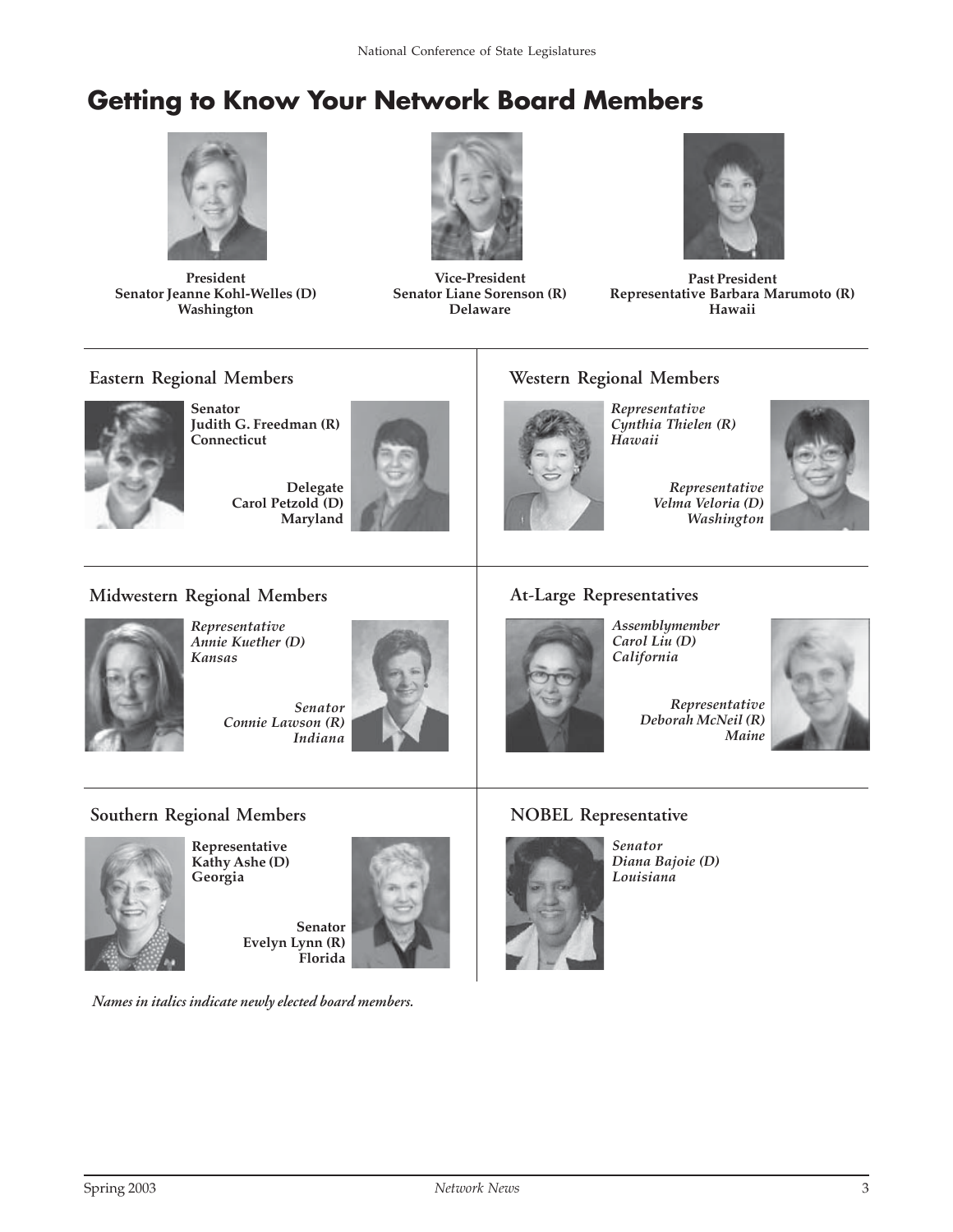### **Network Advisory Board** Advisory board members serve as liaisons between the

**We need you!** The Women's Legislative Network advisory board has openings for members from the following states: Ariz., Ark., Calif., Hawaii, Ind., Iowa, Maine, Mich., Mont., Nev., N.H., Ore., R.I., S.D., Texas, Vt., Wis. and Wyo. (See chart below).

Ala. Ala. Alaska Alaska *Ariz.* **Ariz. Ark. Ark.** Calif. **Calif.** Colo. *Colo.* Conn. *Conn.* Del. Del. Fla. Fla. Ga. Ga. Hawaii **Hawaii** Idaho *Idaho* Ill. Ill. Ind. **Ind.** Iowa **Iowa** Kan. Kan. Ky. Ky. La. La. Maine **Maine** Md. Md. Mass. Mass. Mich. **Mich.** Minn. *Minn.* Miss. Miss. *Mo. Mo.* **Mont. Mont.** Senator Sundra Escott-Russell Representative Laura Hall Senator Bettye Davis Representative Beverly Masek *Representative Cheryl Chase* **Vacant Vacant Vacant** Senator Betty Karnette **Vacant** Representative Alice Borodkin *Representative Gayle Berry* Representative Marie Kirkley-Bey *Representative Catherine Tymniak* Senator Patricia M. Blevins Representative Nancy H. Wagner Representative Joyce M. Cusack Representative Stacy J. Ritter Representative Sharon Beasley-Teague Representative Nan Grogan Orrock Senator Suzanne Chun Oakland **Vacant** Representative Donna H. Boe *Representative Elaine Smith* House Majority Leader Barbara Flynn Currie Representative Elizabeth Coulson Representative Peggy M. Welch **Vacant** Representative Pam Jochum **Vacant** Representative Ruby Gilbert Senate Majority Leader Lana Oleen Representative Joni L. Jenkins Representative Susan Westrom Representative Melinda Schwegmann Representative Kay Kellogg Katz Senate Majority Leader Sharon Treat **Vacant** Senator Delores G. Kelley Delegate Shirley Nathan-Pulliam Representative Shirley A. Gomes Representative Mary S. Rogeness Senator Martha G. Scott **Vacant** Representative Nora Slawik *Representative Kathy Tingelstad* Senator Barbara Blackmon Senator Alice Harden *Representative Vicky Riback-Wilson Representative Kathlyn Fares* **Vacant Vacant State/ Advisory Board Member** 

states and the Network. The Network advisory board strives to be politically and geographically balanced. If you are interested in serving on the advisory board or you would like to nominate a fellow Network member, please send nominations to wlninfo@ncsl.org. For more information, visit the Network Advisory Board Members' Web page: http:/ /www.ncsl.org/wln/AdvBoard03.htm.

**2003 Women's Legislative Network Advisory Board**

| State/              |                                                         |
|---------------------|---------------------------------------------------------|
| <b>Iurisdiction</b> | <b>Advisory Board Member</b>                            |
| Neb.                | Senator Vickie McDonald<br>(Nebraska's legislature      |
| Neb.                | Senator DiAnna R. Schimek<br>is unicameral)             |
| Nev.                | Assemblywoman Genie Ohrenschall                         |
| Nev.                | Vacant                                                  |
| N.H.                | Vacant                                                  |
| N.H.                | Representative Phyllis M. Katsakiores                   |
| N.J.                | Senator Nia H. Gill                                     |
| N.J.                | Assemblywoman Loretta Weinberg                          |
| N.M.                | House Majority Leader Danice R. Picraux                 |
| N.M.                | Representative Jeannette O. Wallace                     |
| N.Y.                | Assemblywoman Barbara M. Clark                          |
| N.Y.                | Assemblywoman Adele H. Cohen                            |
| N.C.                | Representative Beverly M. Earle                         |
| N.C.                | Representative Julia Craven Howard                      |
| N.D.                | Representative Kathy Hawken                             |
| N.D.                | Speaker of the House Janet Wentz                        |
| Ohio                | Senator Teresa M. Fedor                                 |
| Ohio                | Representative Merle G. Kearns                          |
| Okla.               | Deputy Majority Leader Jari Askins                      |
| Okla.               | Assistant Majority Leader Angela Z. Monson              |
| Ore.                | Vacant                                                  |
| Ore.                | Representative Donna G. Nelson                          |
| Pa.                 | Representative Linda Bebko-Jones                        |
| Pa.                 | Representative Sheila Miller                            |
| P.R.                | Senator Luz Z. Arce-Ferrer                              |
| P.R.                | Vice-President of the Senate Velda Gonzalez de Modestti |
| R.I.                | Senator Elizabeth H. Roberts                            |
| R.I.                | Vacant                                                  |
| <u>S.C.</u>         | Representative Gilda Cobb-Hunter                        |
| S.C.                | Senator Linda H. Short                                  |
| S.D.                | Vacant                                                  |
| S.D.                | Senator Marguerite M. Kleven                            |
| Tenn.               | Representative Kathryn I. Bowers                        |
| Tenn.               | Representative Beth Halteman Harwell                    |
| Texas               | Vacant                                                  |
| Texas               | Vacant                                                  |
| Utah                | Representative Sheryl Allen                             |
| Utah                | Representative Judy Ann Buffmire                        |
| Utah                | Representative Karen W. Morgan                          |
| Vt.                 | Vacant                                                  |
| Vt.                 | Vacant                                                  |
| Va.                 | Senator Yvonne B. Miller                                |
| Va.                 | Senator Patricia S. Ticer                               |
| Va.                 | Senator Mary Margaret Whipple                           |
| Wash.               | Senator Karen Fraser                                    |
| Wash.               | Senator Shirley Winsley                                 |
| W.Va.               | Delegate Barbara Evans Fleischauer                      |
| W.Va.               | Senator Donna J. Boley                                  |
| Wis.                | Representative Johnnie Morris-Tatum                     |
| Wis.                | Vacant                                                  |
| Wyo.                | Representative Ann Robinson                             |
| Wyo.                | Vacant                                                  |

*Names in italics: Legislators who have been nominated, but not confirmed by the Women's Legislative Network of NCSL Board of Directors.*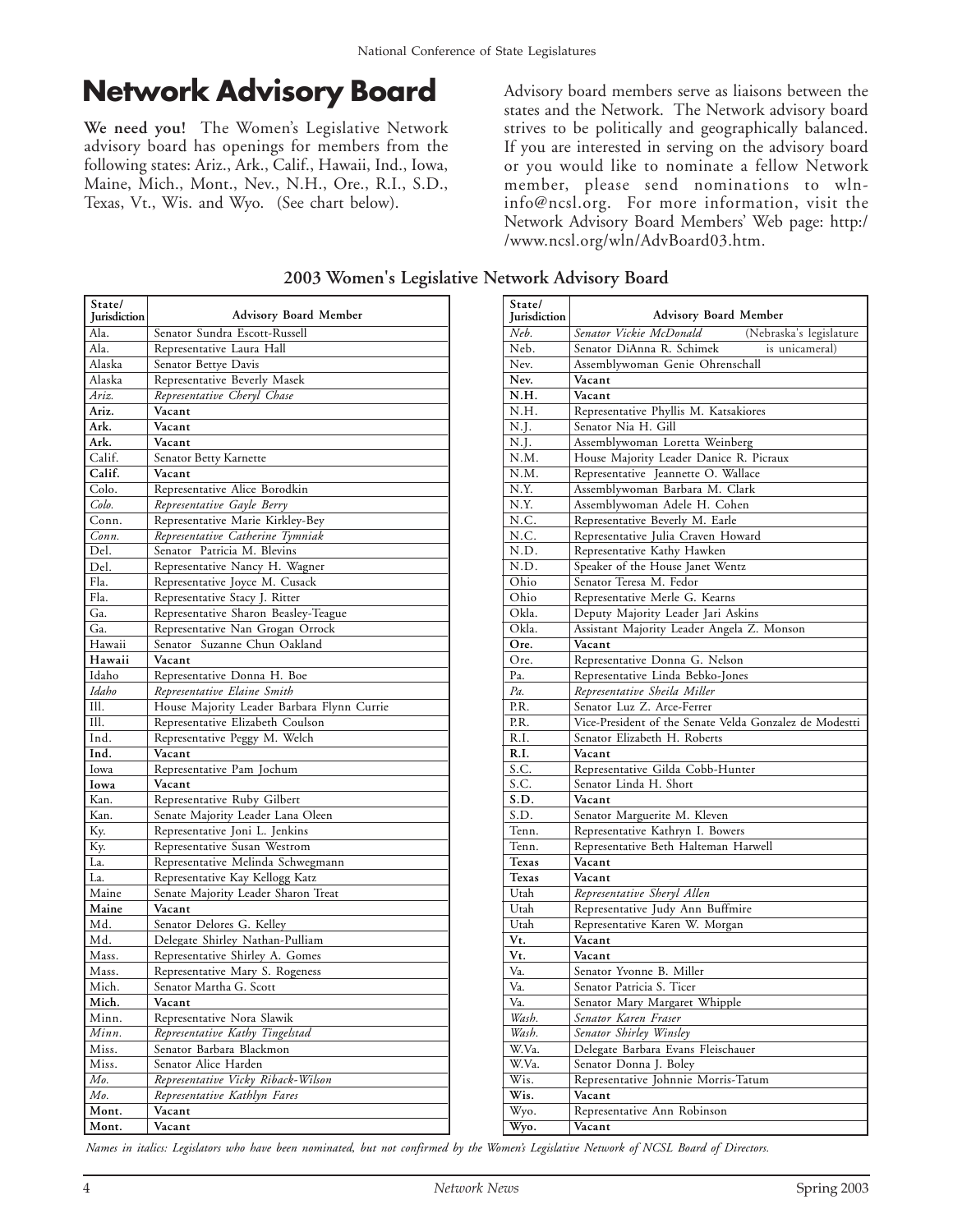### *Advisory Board Corner*

Speaker of the House Janet Wentz is hard at work in North Dakota, both personally and professionally. Professionally, she is enjoying her role as Speaker, setting goals for herself to do

as well as her predecessors, and perhaps a little better. Speaker Wentz has tried to be inclusive, focus on relationships, and create an atmosphere of openness. She asserts, "I was not elected Speaker of the Republican party, I was elected Speaker of the House."

She is trying to "represent the people of North Dakota in a dignified way, even when it isn't easy."

Although her job is difficult, it presents a particular challenge for Speaker Wentz. As she leads the North



Dakota House, she is also battling cancer. She credits family, friends and colleagues with tremendous support that gives her the strength to do her job. That support is clear. Wentz's colleague in the House and fellow Network Advisory Board member Representative Kathy Hawken commended her, saying,

*Janet Wentz*

"Janet is an amazing woman and a role model for other women in politics." Wentz's advice for future women leaders? "Trust yourself. Be true to your own style and your own way."

### **Many Thanks to Our Alliance Members!**

For the Network, 2003 is off to a great start! Thanks to support from our committed and enthusiastic Alliance members, the Network hopes to continue to work to find new ways to make our relationships with our Alliance members more mutually beneficial. Special thanks to the following companies that have provided support to the Network this year:

- Alticor
- AstraZeneca
- AT&T
- Avon
- BellSouth
- Equipment Leasing Association
- Federated
	- Ambulatory Surgery Association
- GlaxoSmithKline
- Hallmark
- Hoffmann-La Roche
- Kelly Services
- Mary Kay
- National Education Association
- Pfizer
- Procter & Gamble
- Sprint



*York State Senator Nancy Lorraine Hoffmann and Kay Coles of the National Educational Association show their appreciation for the support of the Network Alliance members.*

## **Women Leaders**

Although the number of women legislators has leveled out at about 22 percent, the number of women in positions of legislative leadership is rising. Forty-three women hold major positions of legislative leadership in 18 states. In Colorado, women fill all four of the major leadership positions, and the Washington Legislature is led by three female leaders. For more details, check out the Women Leaders page of the Women's Legislative Network Web site by clicking on "Women Leaders" on the home page or going to http:/ /www.ncsl.org/programs/wln/womenleaders03.htm. Also, watch for an article in the July issue of *State Legislatures* that highlights several of these leaders.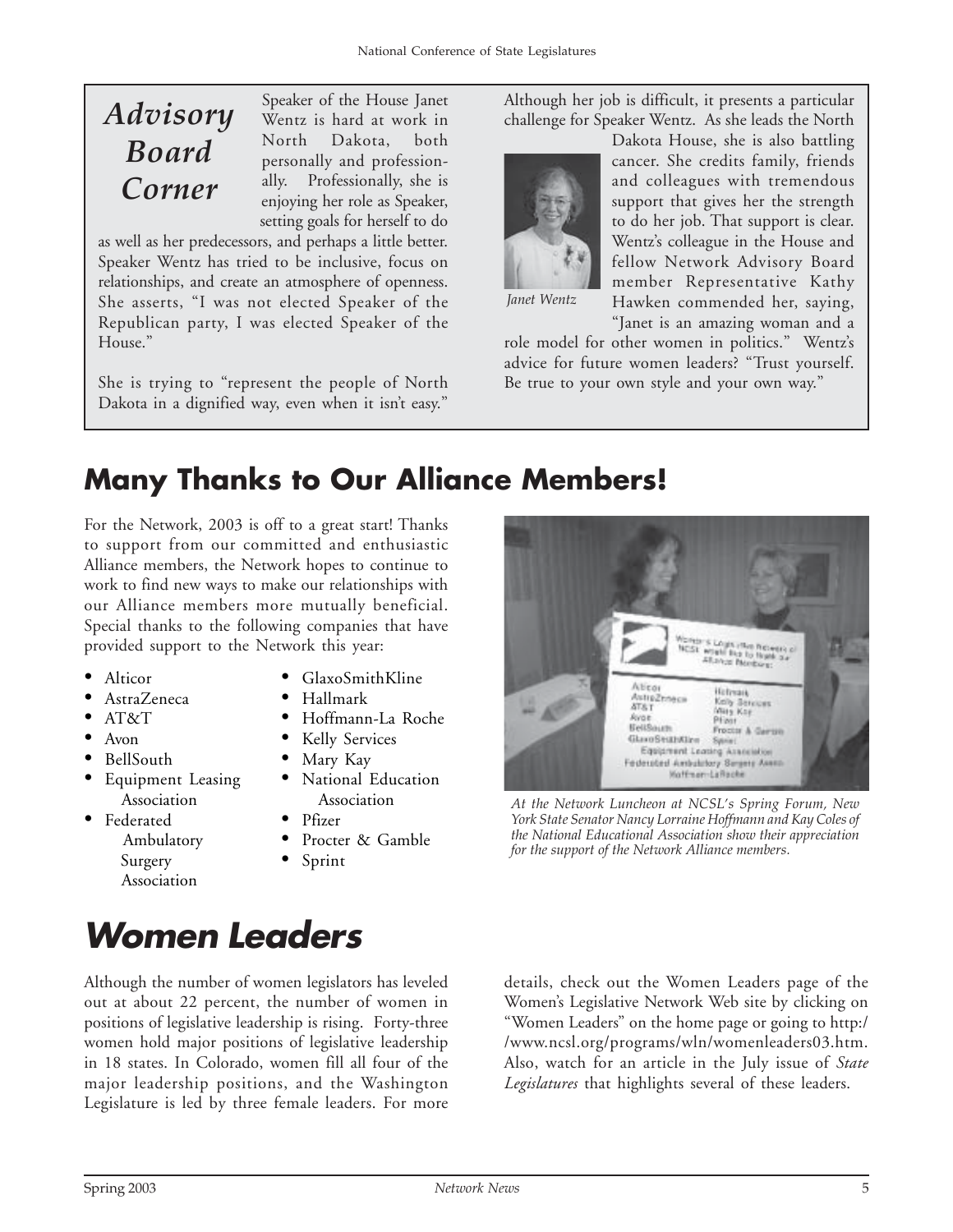### **Note from the President ...**

Dear Colleagues,

As many state legislatures have adjourned, many of you may have more time to plan for the coming months. I hope you are arranging to attend NCSL's Annual Meeting in San Francisco, Calif., July 21-25, 2003. The Network's agenda is full of dynamic sessions, and I hope to see you at our events!

As you may know, the Women's Legislative Network of NCSL is unique in its relationship to NCSL and, like NCSL, represents all women legislators by virtue of their election to office. The Network promotes the participation, empowerment and leadership of women legislators. I hope you become involved through participating in meeting sessions, becoming an Advisory Board member, and using our resources, which are available on the Web and in print.

My involvement with NCSL and with the Network has provided me with numerous opportunities for networking, professional development and leadership. Most recently, because of my Network involvement and as a member of the Executive Committee of NCSL, I attended an NCSL Executive Committee meeting in Quebec. While there, I met with the Conselliere of the Network of Women Parliamentarians of the Americas (NWPA), and with the President of the Network of Women Parliaments of the Commonwealth, who is also a parliamentarian (legislator) in the Quebec National Assembly. As women are gaining in their participation in global leadership, NWPA provides an important forum for discussion and learning. I encourage you to visit the NWPA Web site to learn more about its programs and opportunities for collaboration with other organizations that serve women leaders: http:// www.copa.qc.ca/Anglais/Femmesang/femmes.html. Join us for a discussion of women in global politics on Thursday, July 24, at NCSL's Annual Meeting!

This year has been one of growth and change for the Network, and I, along with the other Network Board members, am proud of the work that we have accomplished and the vision we have for the future. The Network is a valuable resource for women legislators, and I encourage you to become involved. If you have questions or comments about the Network, please feel free to contact me at (360) 786-7670 or Kohl\_je@leg.wa.gov.

Warm regards,<br>Jeanne *Kehl-Nellle*s

Jeanne Kohl-Welles Senator, Washington State Senate President, Women's Legislative Network of NCSL

### **The Network Web site Has a New Face! (**www.ncsl.org/wln**)**

#### *What's New:*

- *"Women Legislators In The News"* The Network Web site highlights several recent stories about women legislators from newspapers around the country. Click on "Women Legislators In The News" on the home page.
- *"More News ... "* There are 50-state maps highlighting the number and percentage of women legislators in each state for 2003. Check out "More News ... "
- For up-to-date information, visit the Network page often!

#### *Tips for Navigating: Accessing Information from the Home Page*

- For general information, click on "*About the Network"* or *"Frequently Asked Questions."*
- For upcoming events, click on *"Meetings".*
- For information about Network members, click on *"Find a Member."*
- For information about Network board members, advisory board members and Alliance members, click on *"About the Network."*
- For legislative or informational resources, click on *"Publications,""Selected NCSL Resources,""Other Resources"* or *"Caucus Resources."*

Do you have questions about the Network, ideas for programming or suggestions for changes? We want to hear from you. Please contact Leah Oliver, network coordinator, at (303) 364-7700, ext. 1486, or leah.oliver@ncsl.org with your feedback.



Printed on recycled paper.